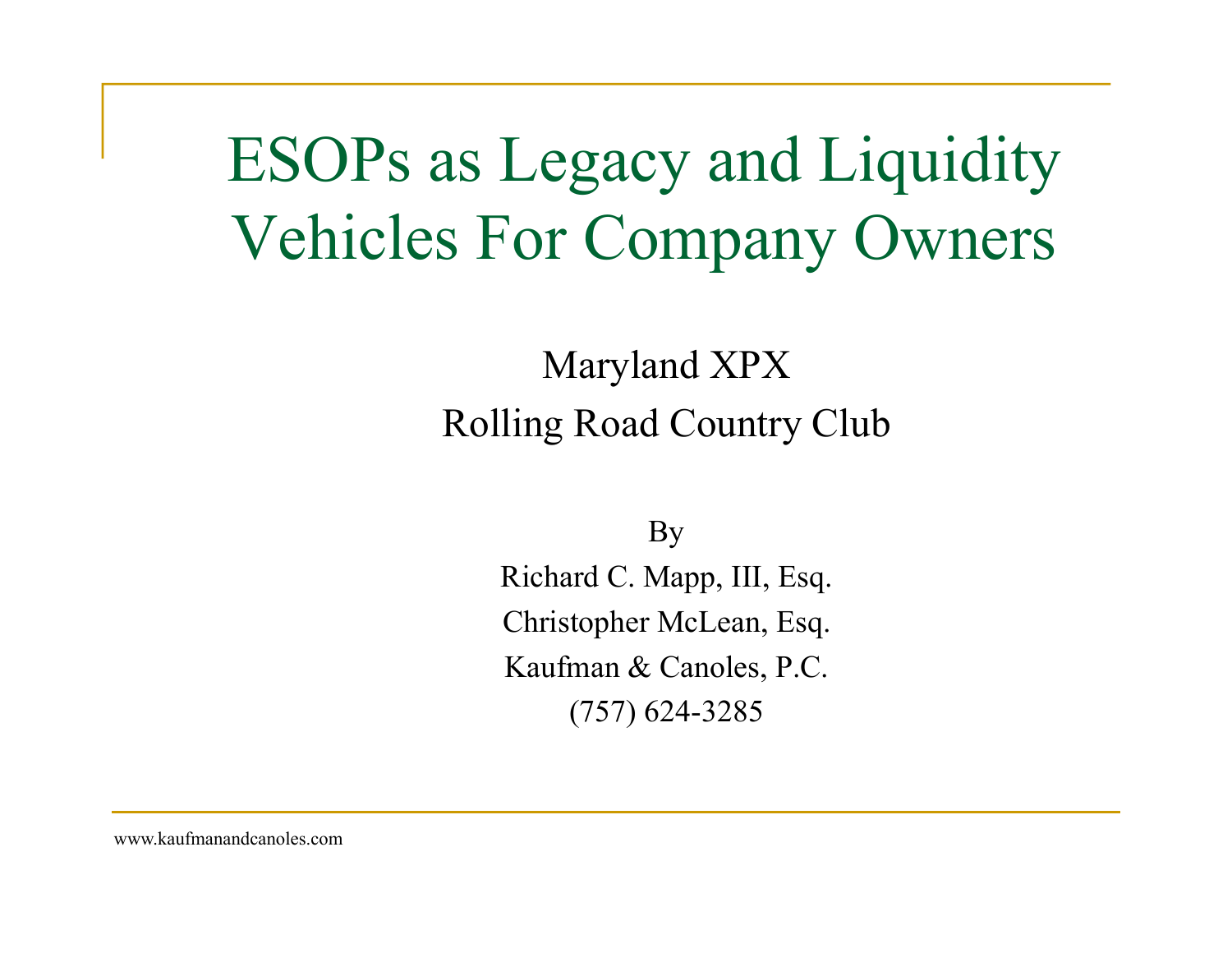### 20,000 Foot View

ESOP is a tax-qualified retirement plan that is allowed to purchase and own "employer securities" shares of stock in the Company which sponsors the plan:

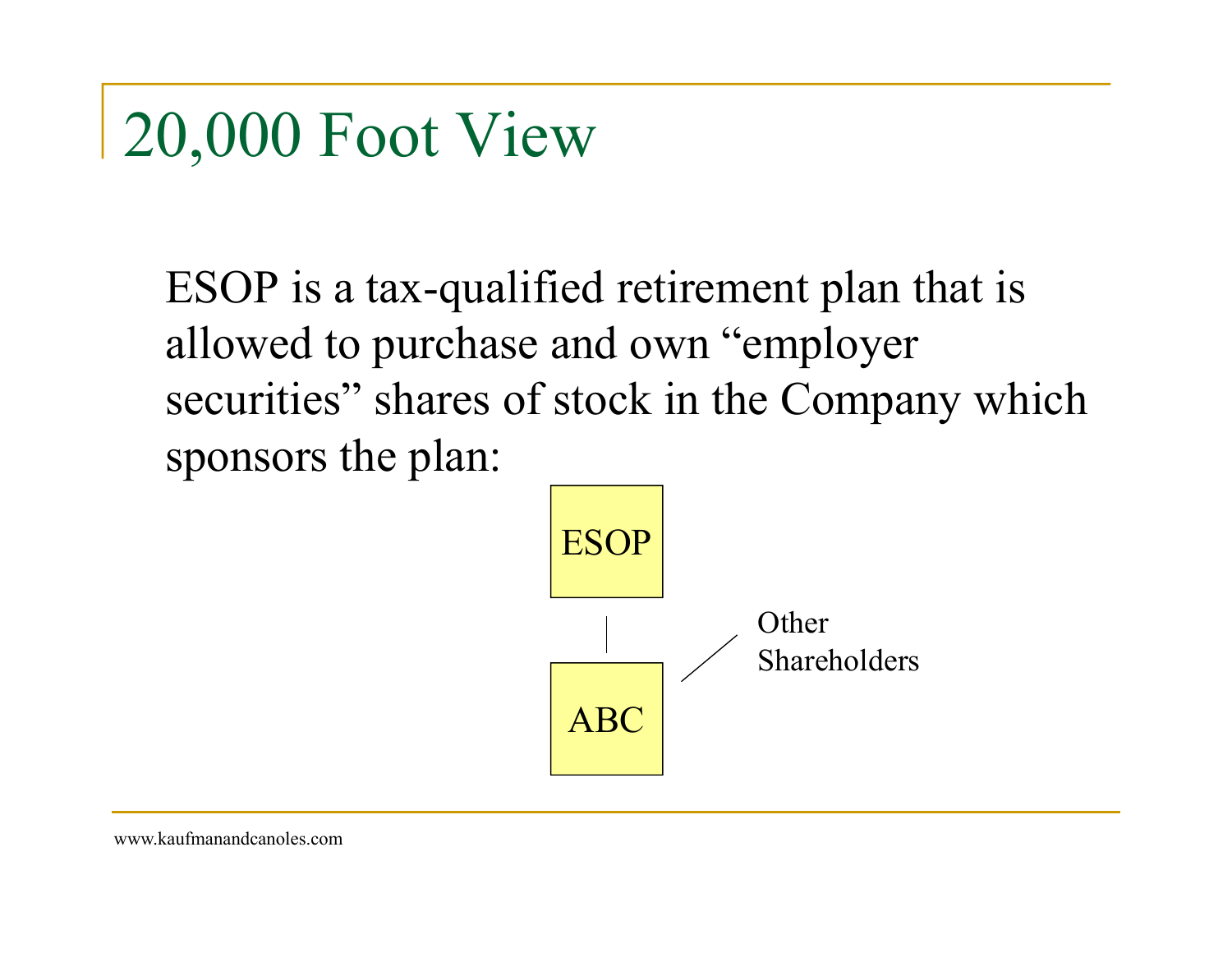# 20,000 Foot View

- •An ESOP is a qualified retirement plan, similar to 401(k)
- •Contributions are deductible
- •Earnings of trust are tax-exempt
- • Must invest "primarily" in qualified employer securities, provide for pass through voting rights on "major" corporate transactions, independent appraiser and repurchase obligations where stock is not publicly traded
- • Must cover at least 70% of all employees with more than a Year of Service
- • May be leveraged (with loan) or non-leveraged (cash warehouse or stock bonus plan)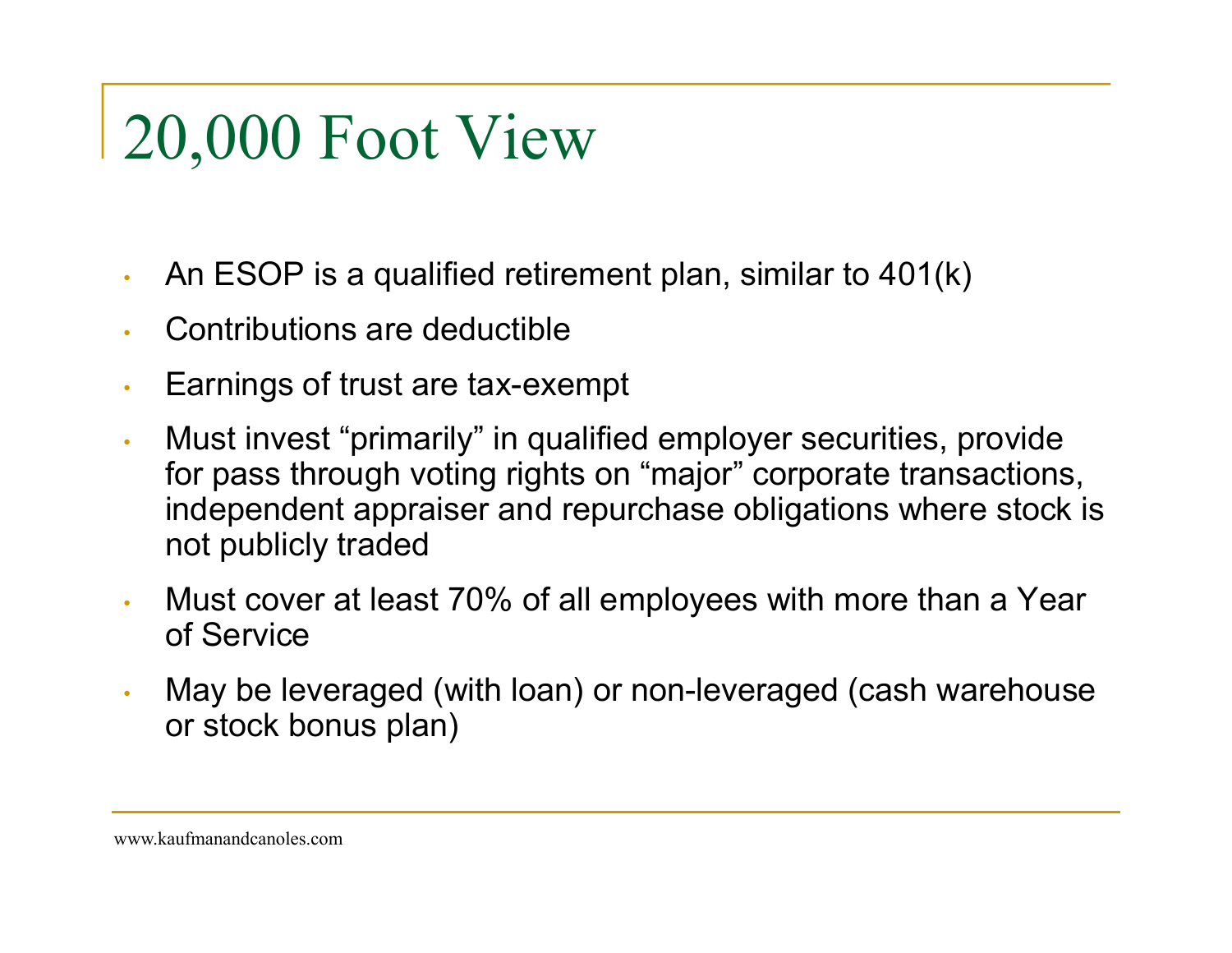### What a Leveraged ESOP Looks Like

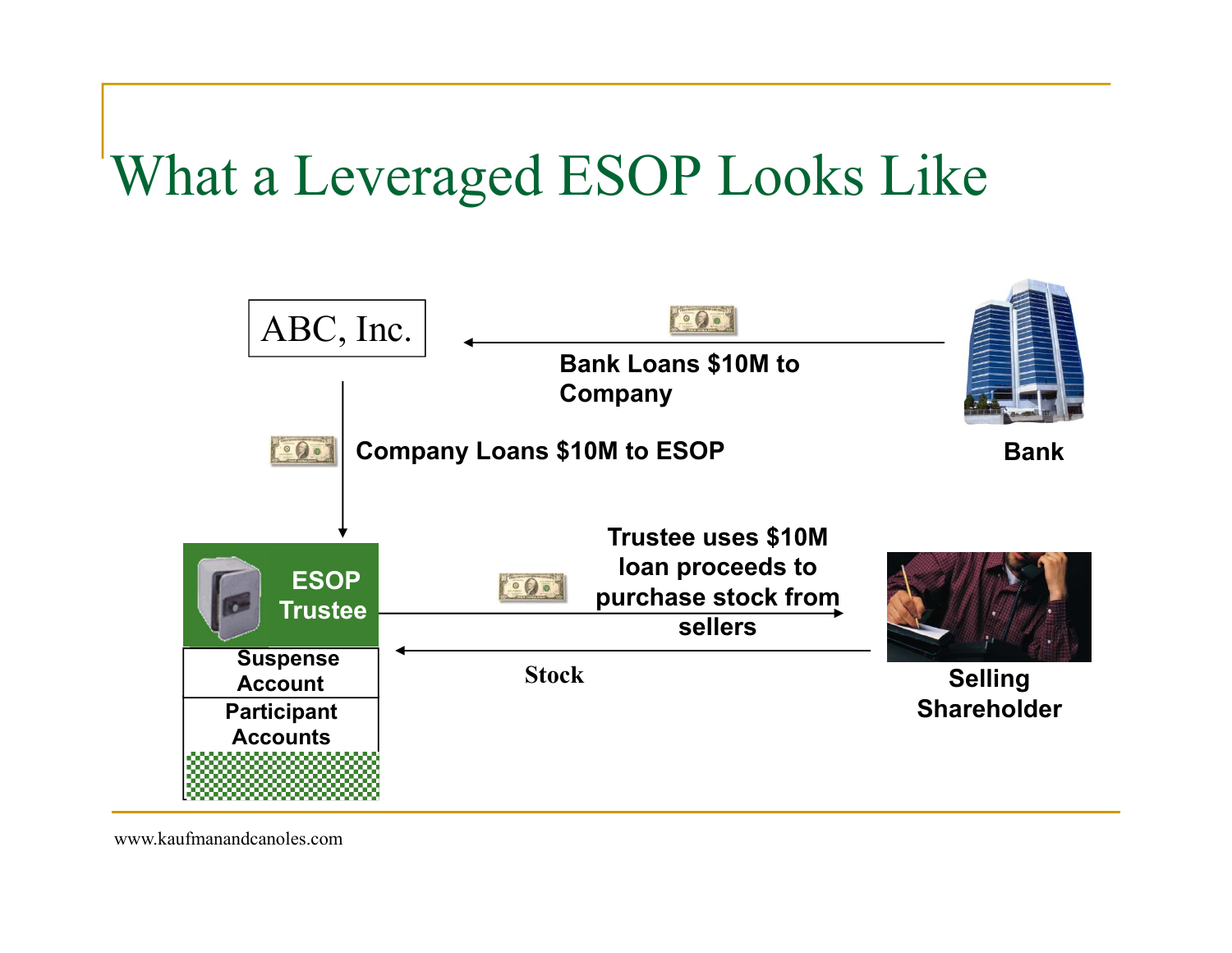# Collateralizing the ESOP Loan

- Г Collateral for ESOP Loan may include:
	- Shareholder assets
		- **College** Real estate
		- $\mathcal{C}^{\mathcal{A}}$ Pledge of sale proceeds (burned off as loan repaid)
	- □ Corporate assets
		- **The State** Real Estate
		- **Tale** Accounts Receivable
		- $\mathbb{R}^n$ Inventory
		- T. Equipment
	- □ ESOP Stock Pledge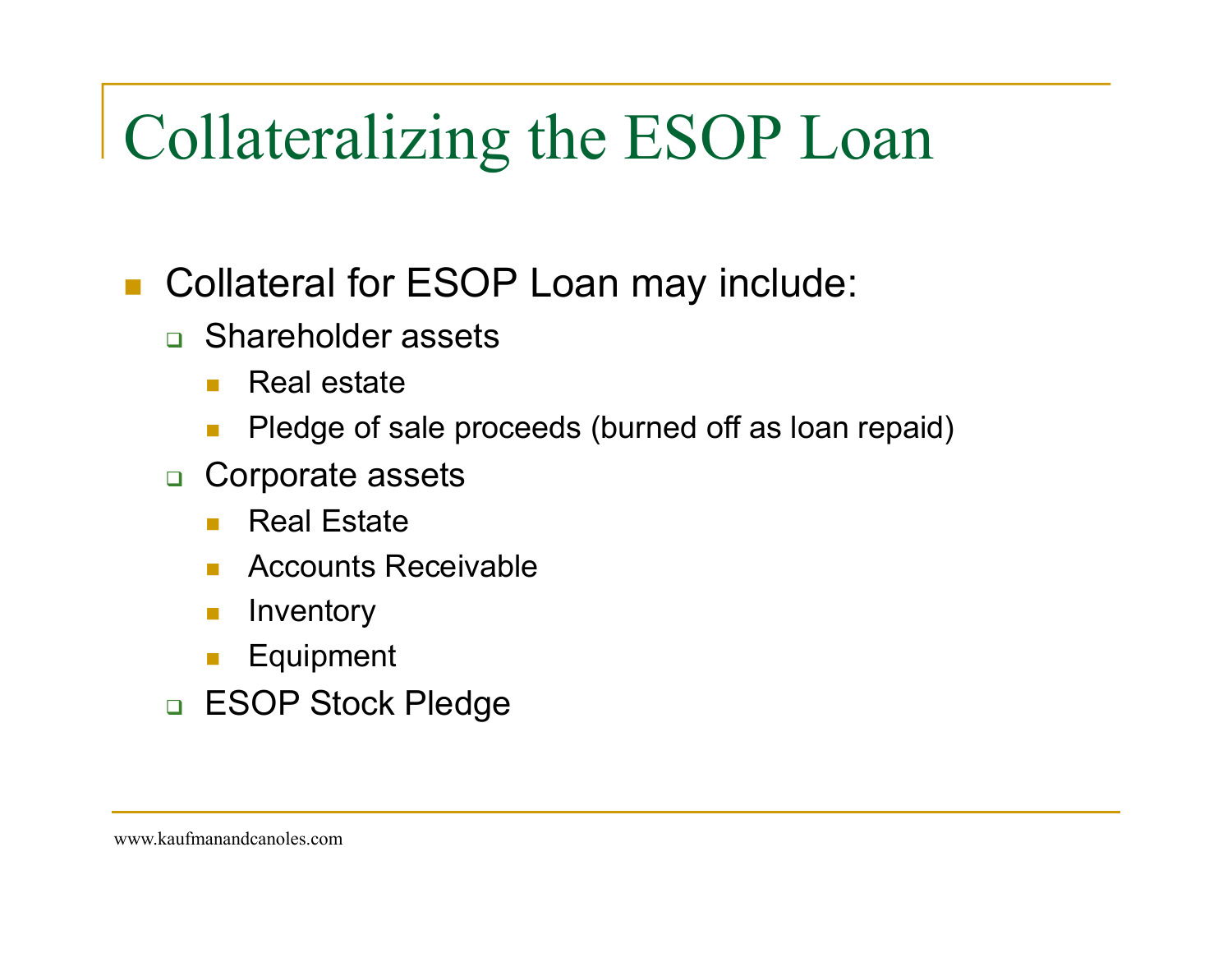## Leveraged ESOP: After the Sale



•The shares purchased by the ESOP collateralize the Company loan and are held in a suspense account within the ESOP

•The ESOP needs funding in order to pay its loan and release shares from the suspense account to participants.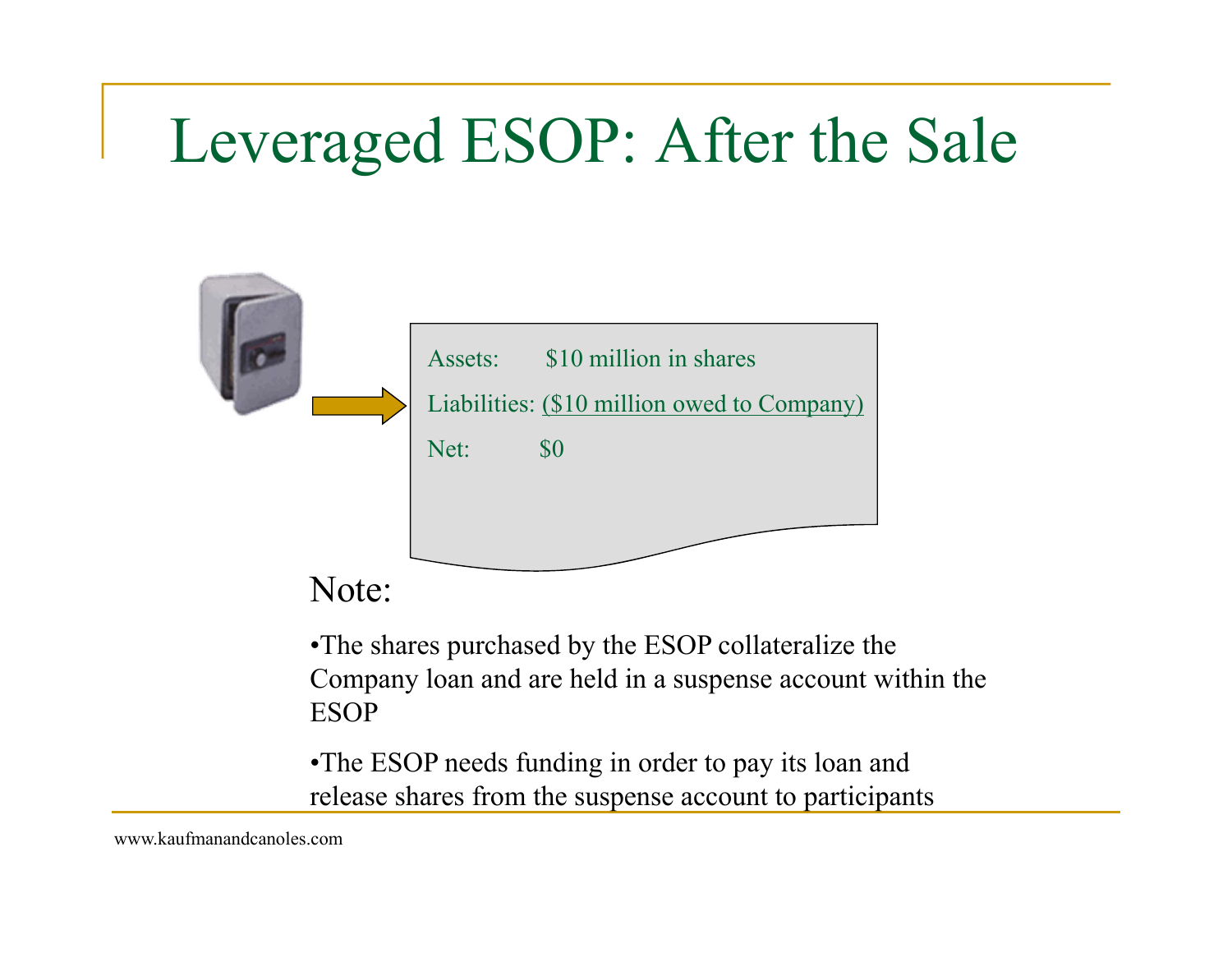### How Stock Gets Into Employee Accounts

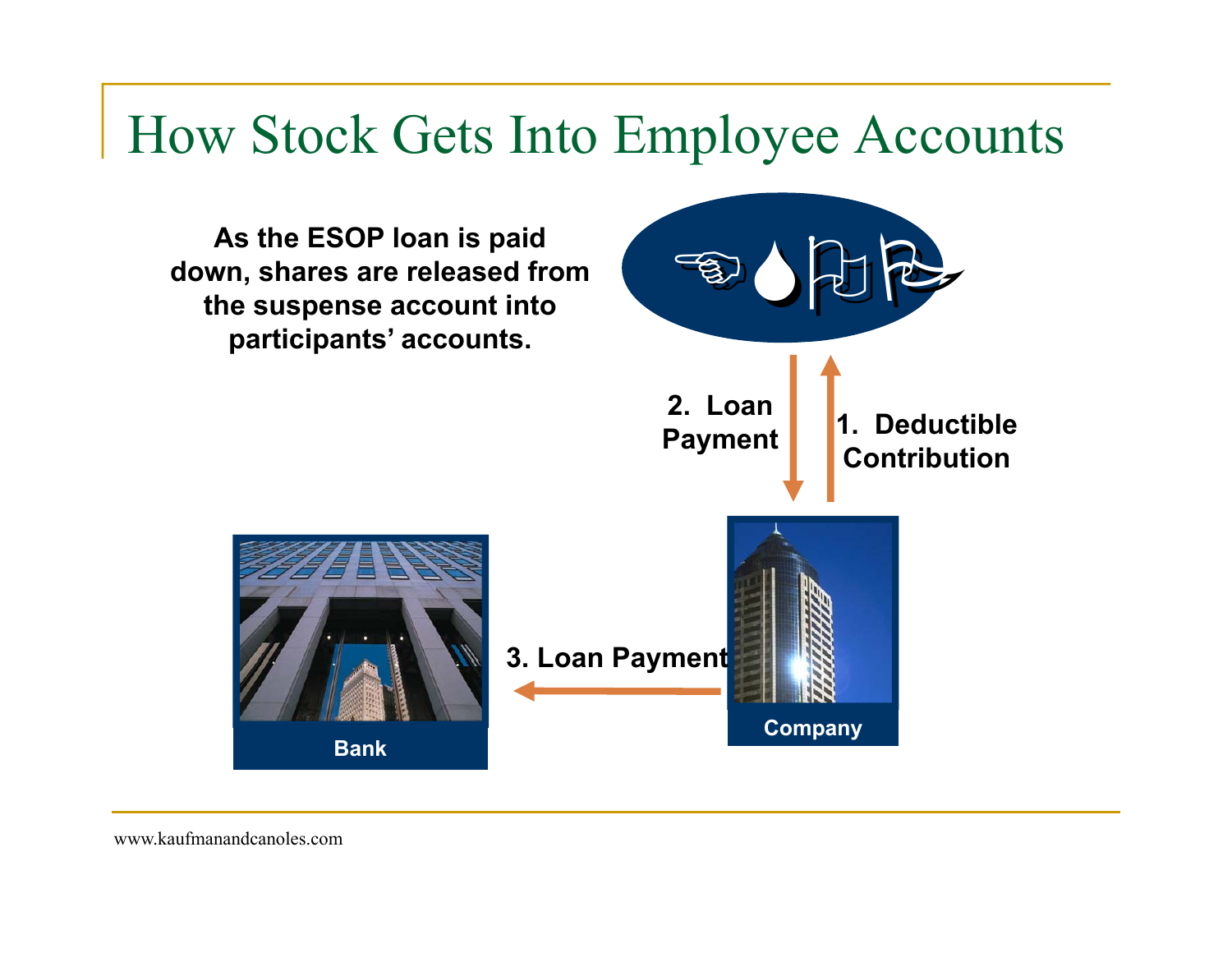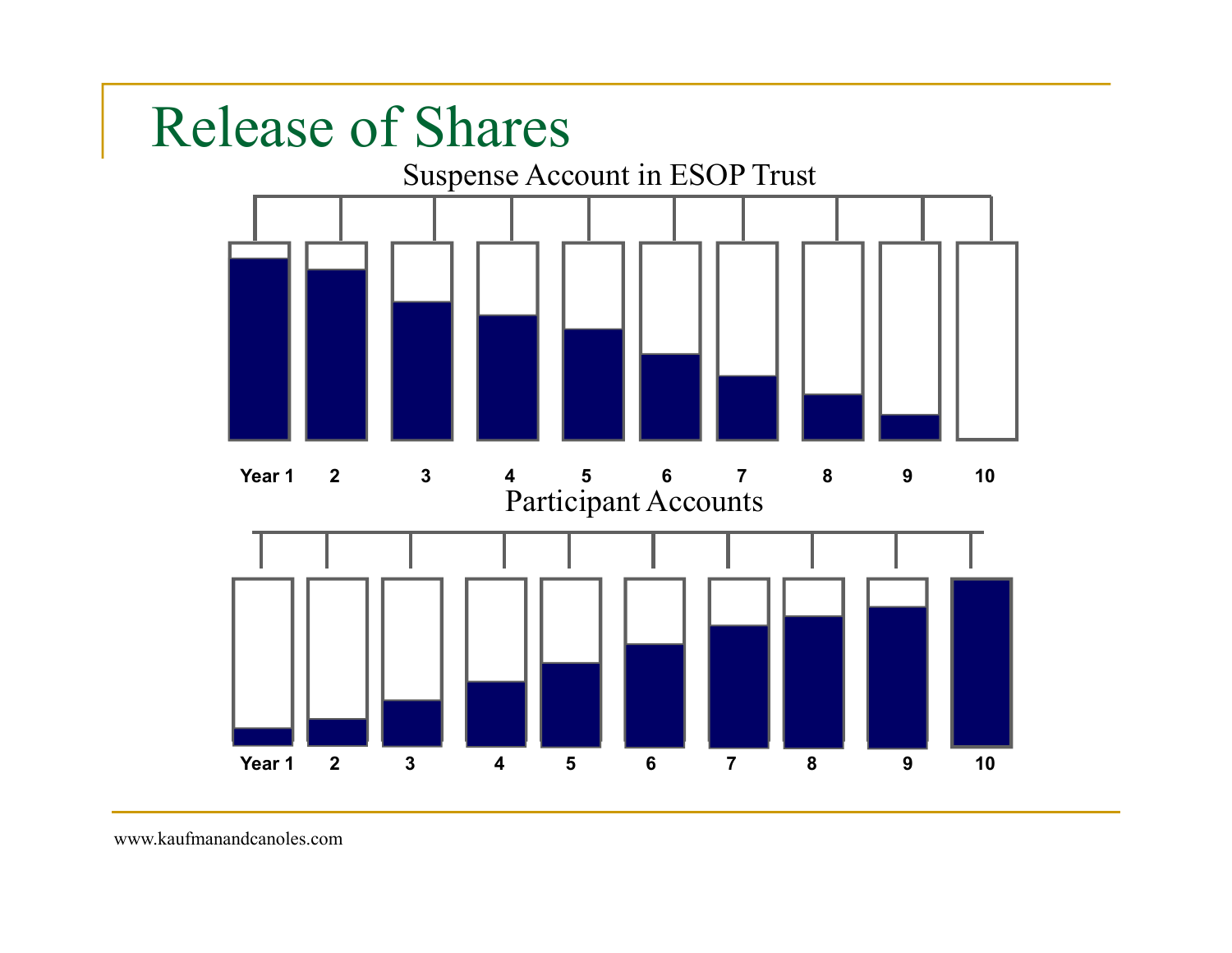### Basis of Allocation

# Shares Released Employee Compensation in Current Year x Total Covered Payroll

Example: 3,000 shares released Employee's compensation: \$50,000 Total Covered Payroll: \$5,000,000 Shares Allocated to Employee Account: 30  $(3,000 \text{ shares x } $50,000/$5,000,000 = 30 \text{ shares})$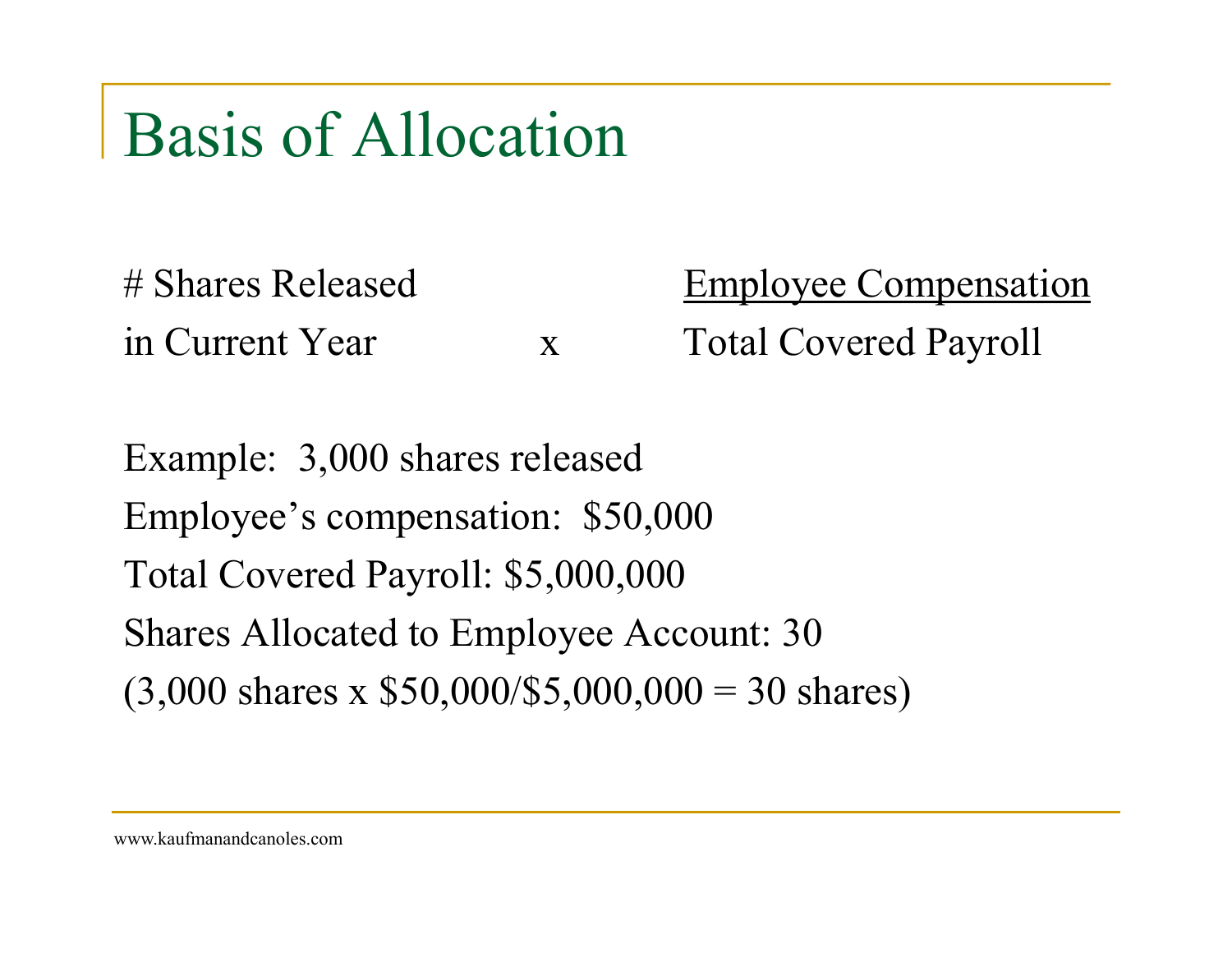# Corporate Governance: ESOP Pass-Through Voting

ESOP Trustee votes all shares owned by the ESOP on routine corporate matters. Ongoing Trustee may be inside manager(s) of Company.

An independent ESOP Transaction Trustee is normally appointed to approve valuation and deal structure

ESOP participants vote the shares allocated to their accounts on major corporate matters – merger or consolidation, recapitalization, liquidation, dissolution, sale of substantially all assets, merger, or similar transactions.

ESOP Trustee votes unallocated shares.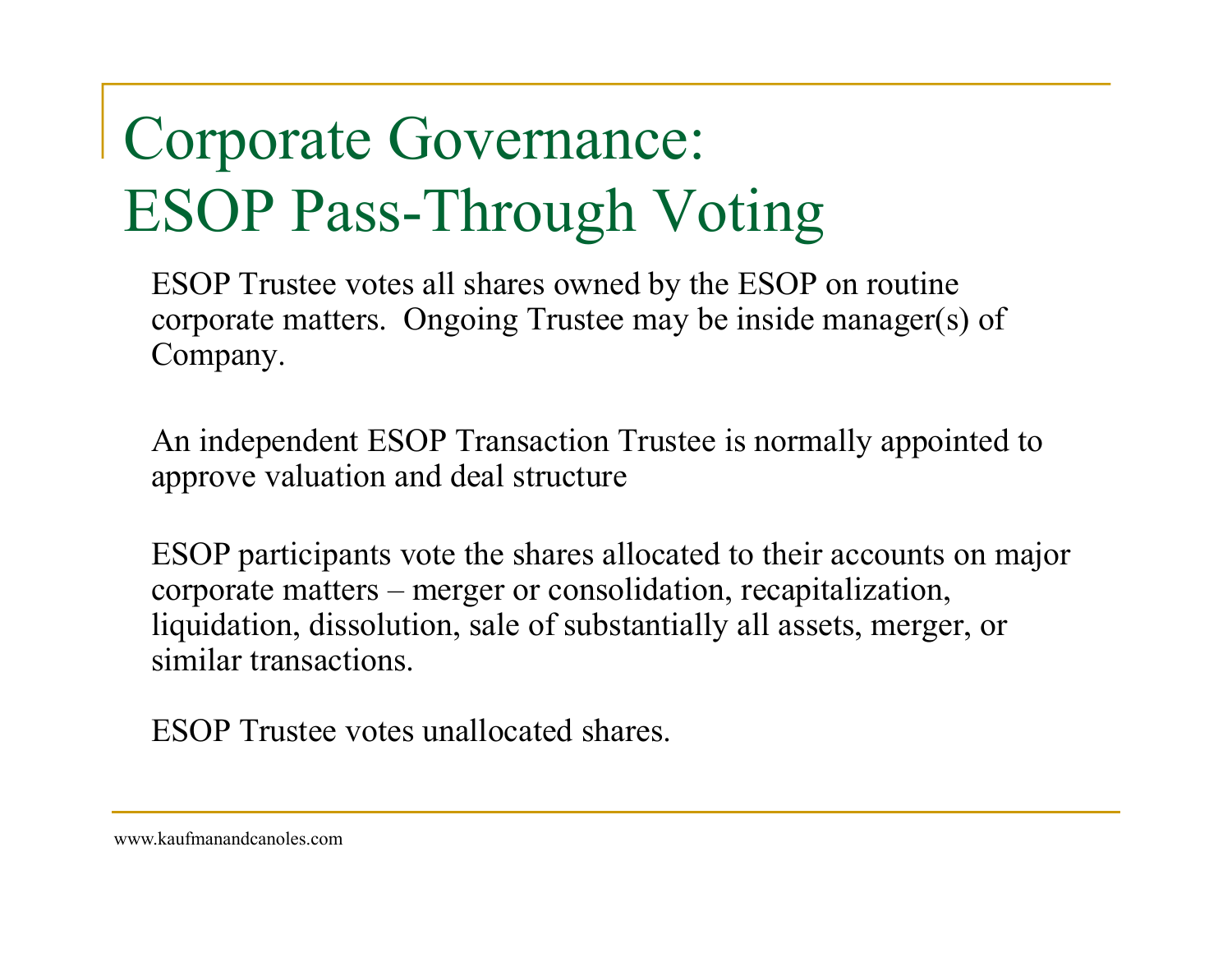# Tax Benefits of ESOP

#### To Corporation

- Interest and principal on ESCP acquisition loan are tax deductible
- **Dividends Paid Deduction**
- □ S corporation ESOP Tax Holiday
- To Selling Shareholder
	- **□** Gain Rollover under Code §1042, or
	- $\Box$ Deferred Capital Gains under Installment Sales Method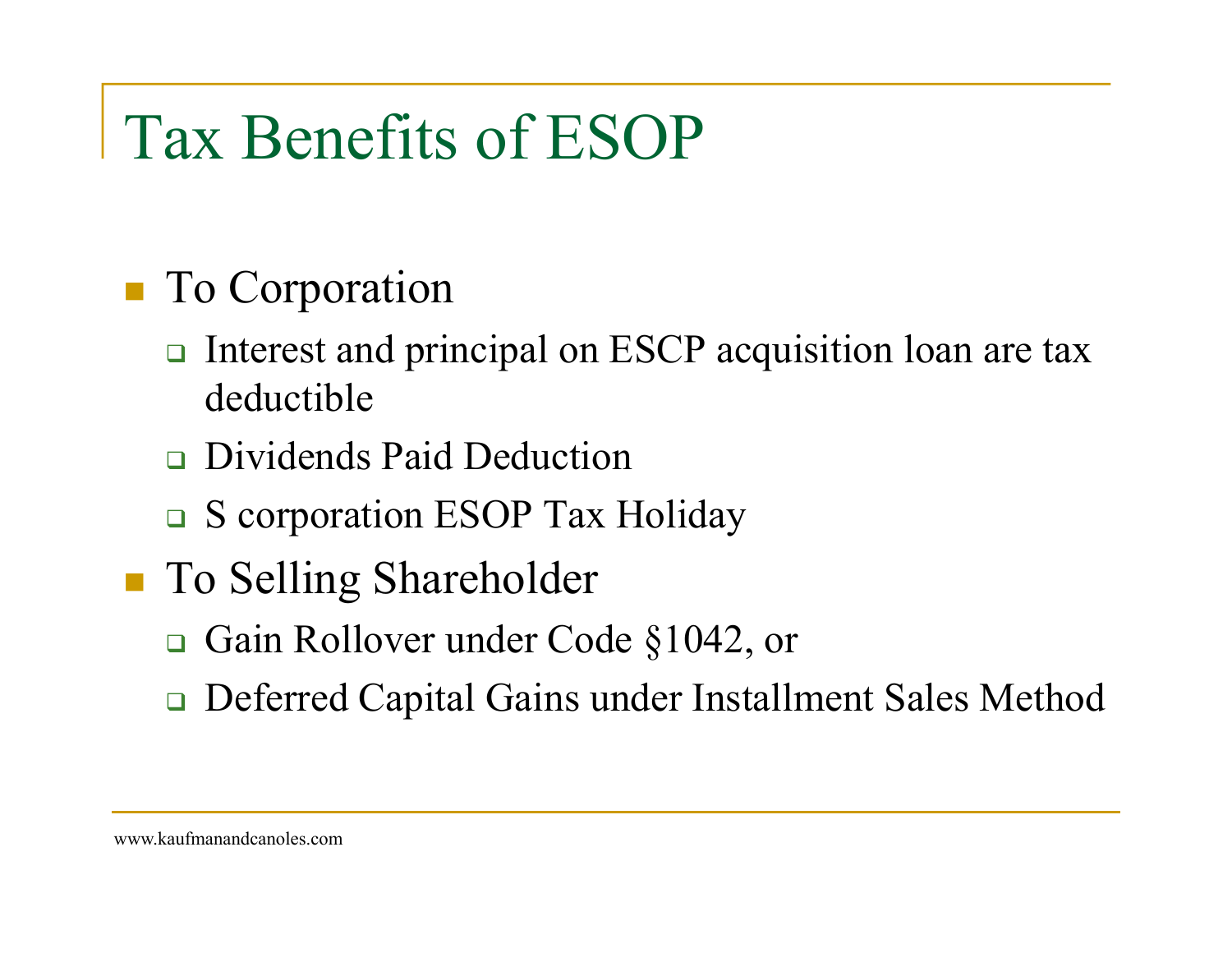### Benefits of S Corporation ESOP

- S corporation as a pass-though entity does not pay an entity level tax
- ESOP trust is tax-exempt under section 501(a) of the Code
- Therefore, if an ESOP is the only shareholder, no **tax is paid on earnings of the business**
- Employee participants pay tax at ordinary rates on fair market value of stock when distributed (generally at separation from service or retirement)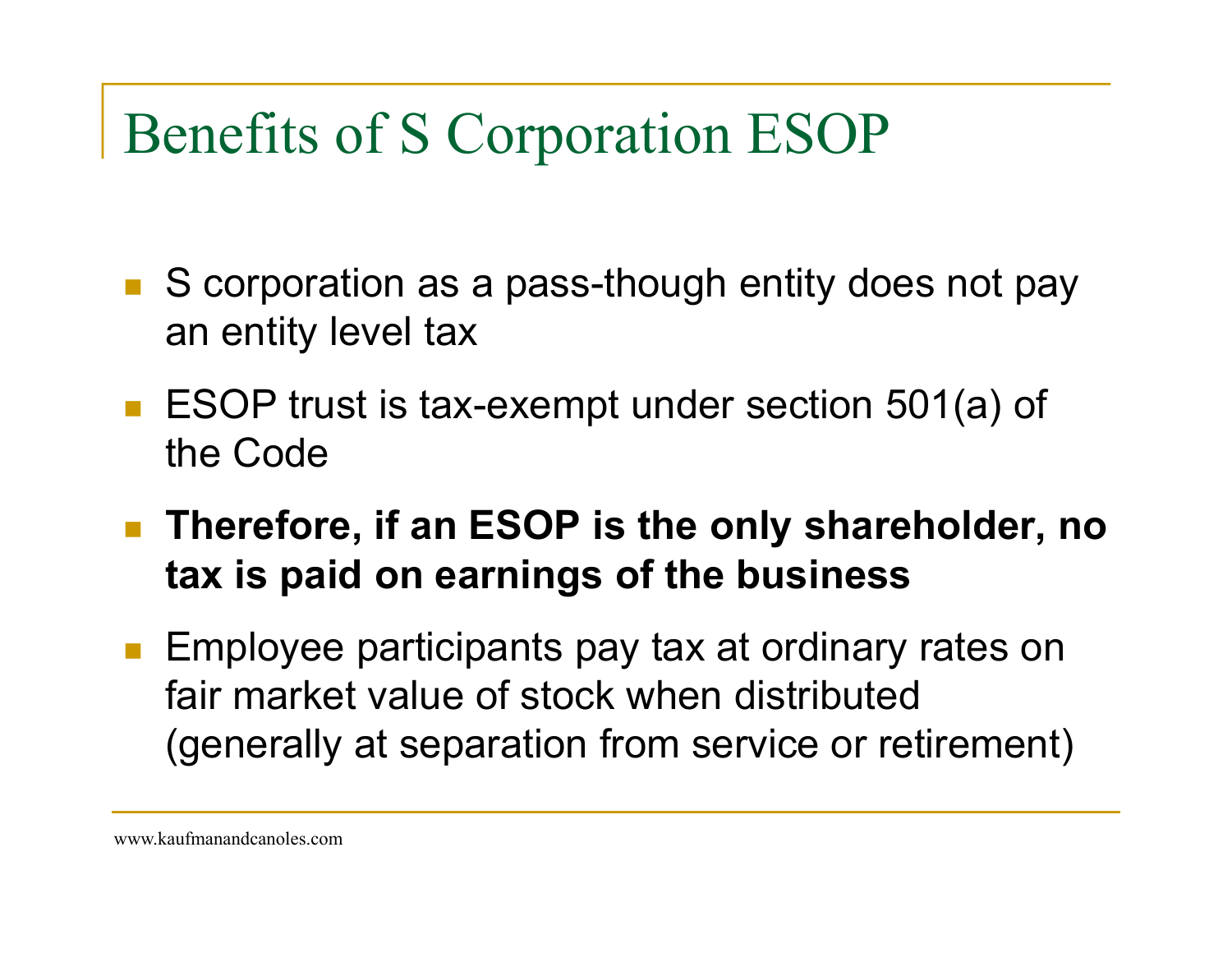### Benefits of S Corporation ESOP

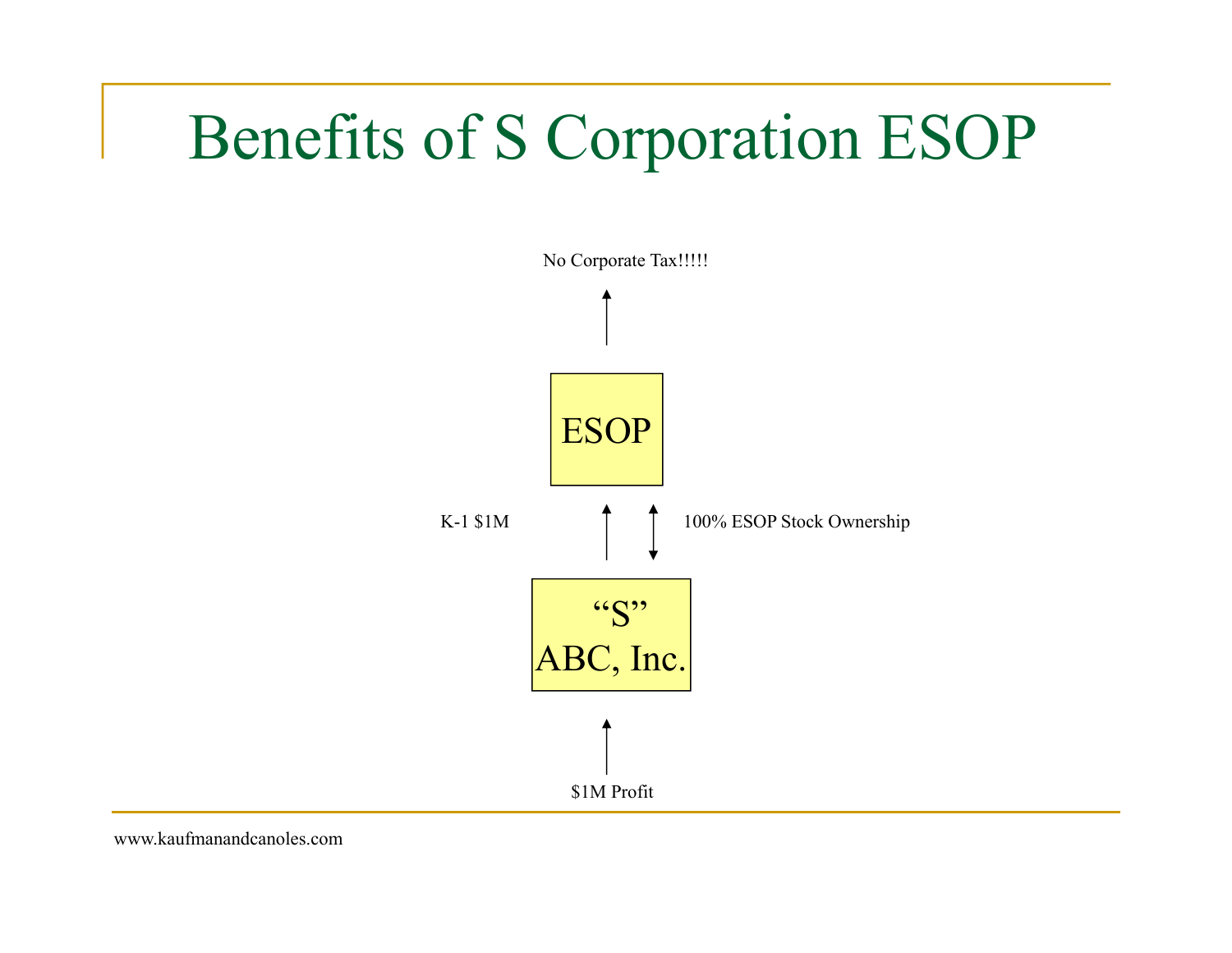# Gain Rollover under Section 1042 - Basic Elements

- • Gain on the sale of qualified employer securities by a shareholder to an ESOP is indefinitely deferred
- • ESOP must be sponsored by a non-public C corporation
- • Within 15 months (3 before and 12 after) the sale proceeds must be rolled over into Qualified Replacement Property. Basis of QRP is reduced by the amount of deferred gain on qualified employer securities sold to ESOP, and
- The ESOP must own at least 30% of the ESOP sponsor's stock after the sale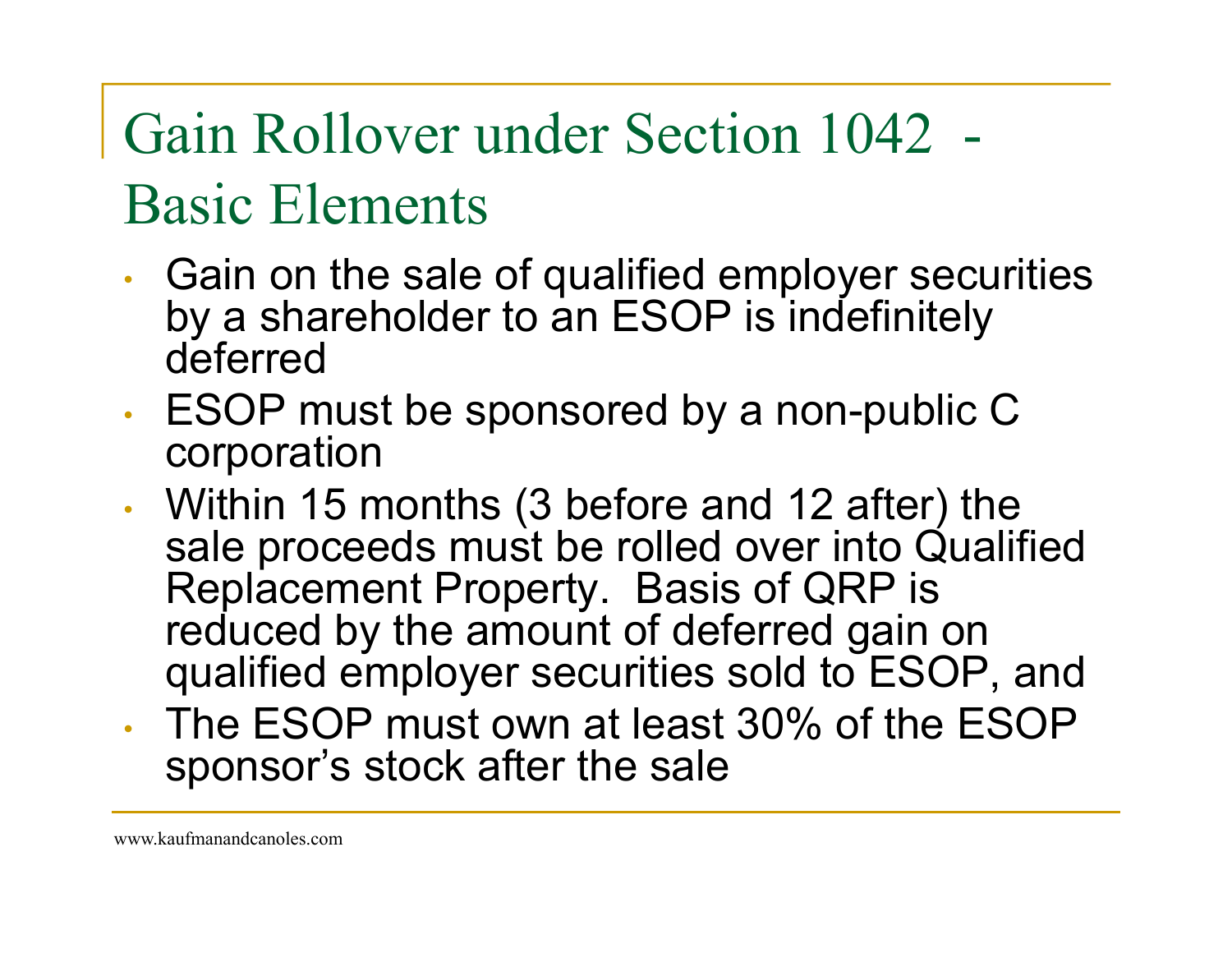# EMPLOYEE STOCK OWNERSHIP PLANS (ESOPs)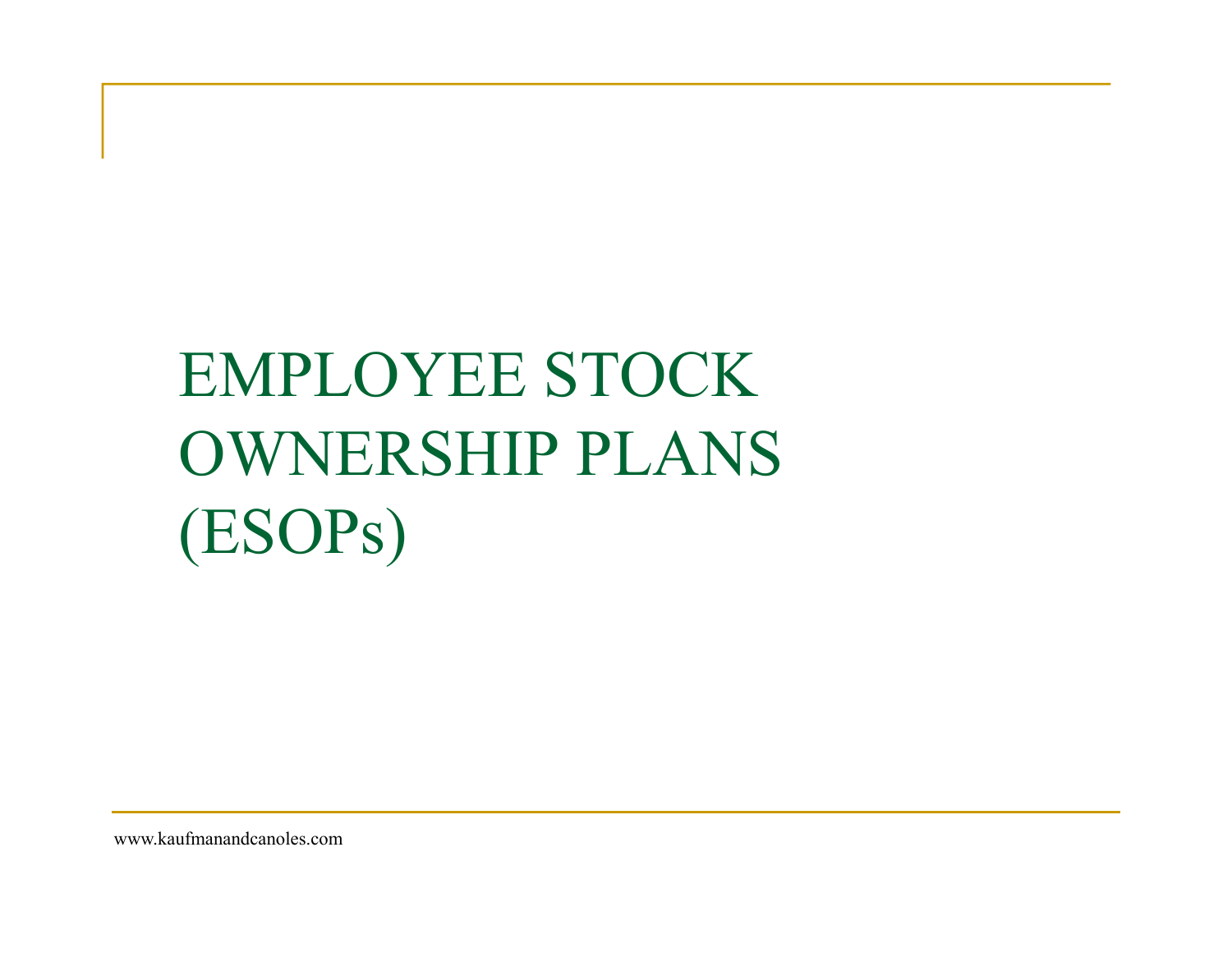### ESOP Facts

- Over 11,000 ESOP companies
- $\blacksquare$  Over 12 million employee owners (roughly 10% of all non-public companies are owned by ESOPs)
- **S** \$928B in ESOP Asset Value
- 60% of ESOP companies report productivity increases
- 80% of ESOP companies indicate the ESOP is a major benefit in recruiting new employees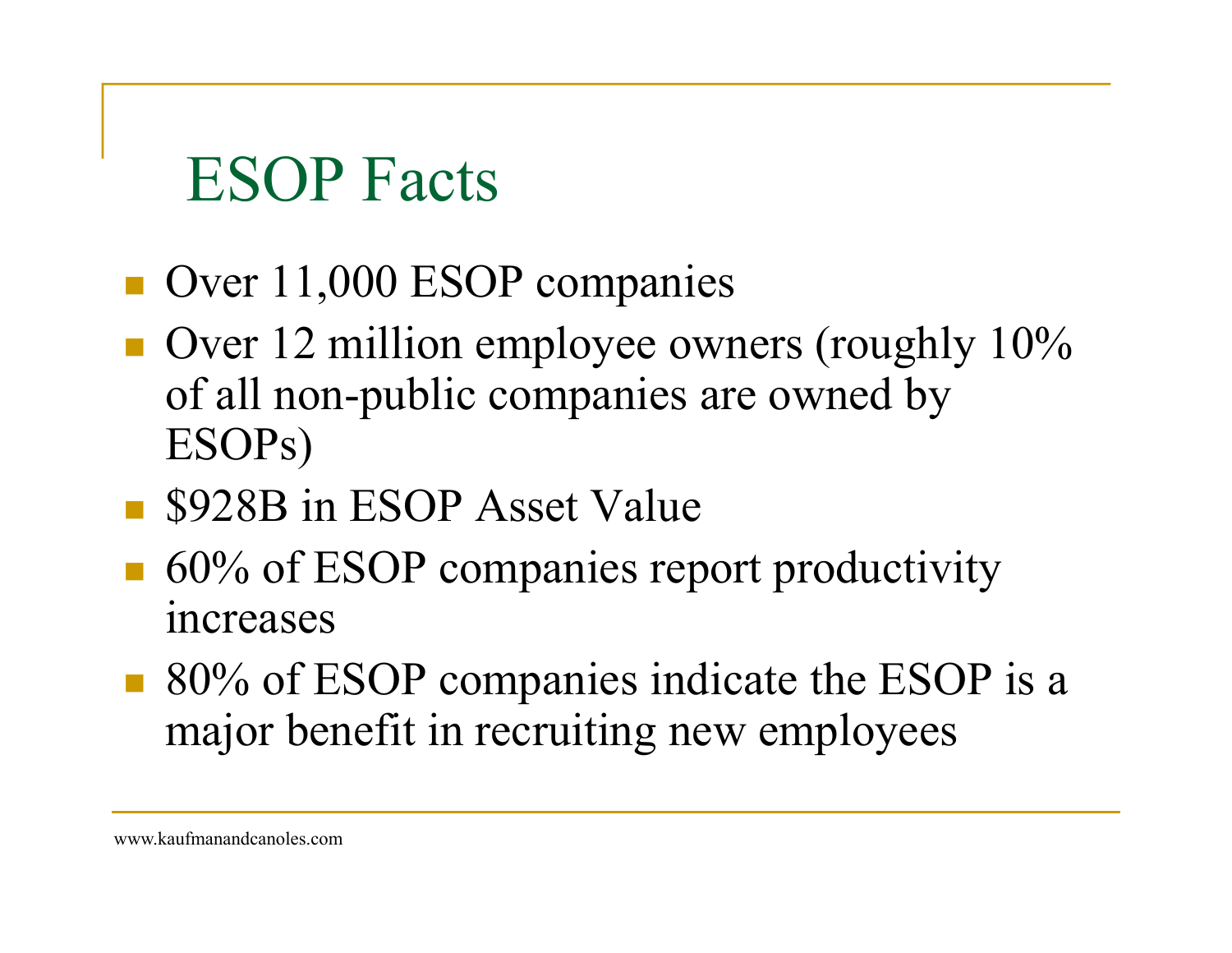# Other Companies With ESOPs

- $\overline{\phantom{a}}$  **Alion Science** 
	- $\Box$ **Research and technology**
- $\mathcal{C}_{\mathcal{A}}$  **Andersen Corp.**
	- $\Box$ **Windows manufacturer**
- $\mathcal{L}_{\mathcal{A}}$  **Aspen Systems Corp**
	- **Computer services**
- $\overline{\phantom{a}}$  **Command Technologies**
	- $\Box$ **Technical services**
- $\mathcal{L}_{\mathcal{A}}$  **DynCorp**
	- **Information technology**
- $\overline{\phantom{a}}$  **Marine Hydraulics International, Inc.**
- $\mathcal{L}_{\mathcal{A}}$ **Técnico Corporation**
- **Herff Jones**
	- $\Box$  **Manufacturer of awards & gifts (Heismann trophy)**
- $\mathcal{L}_{\mathcal{A}}$  **Lifetouch**
	- $\Box$ **Photography studios**
- $\mathbf{r}$  **Publix Supermarkets**
	- $\Box$ **Supermarkets**
- $\overline{\phantom{a}}$  **Science Applications Intl.**
	- $\Box$ **R&D & computer systems**
- $\mathcal{L}_{\mathcal{A}}$  **Westat, Inc.**
	- $\Box$  **Research and Statistical Analysis**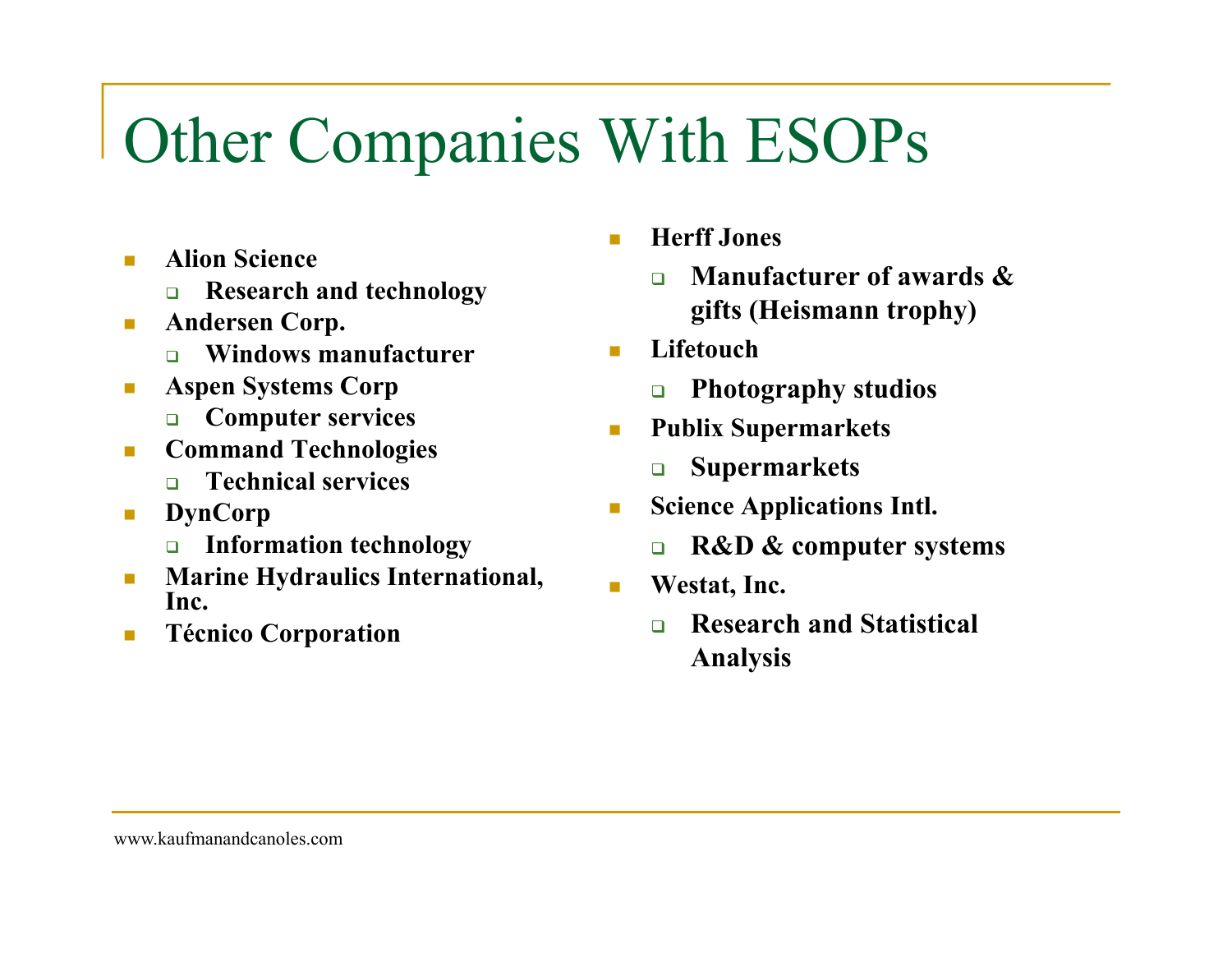### Reasons For an ESOP – Survey

| • Provide Employee Benefit         | 69%            |
|------------------------------------|----------------|
| <b>Improve Productivity</b>        | 66%            |
| • Purchase Stock From Major Owner  | 56%            |
| • Turn Employees into Owners       | 45%            |
| <b>Benefit From Tax Advantages</b> | 28%            |
| • Reduce Employee Turnover         | 20%            |
| <b>Prevent Corporate Takeover</b>  | $4\frac{0}{0}$ |
| Other                              | $4\%$          |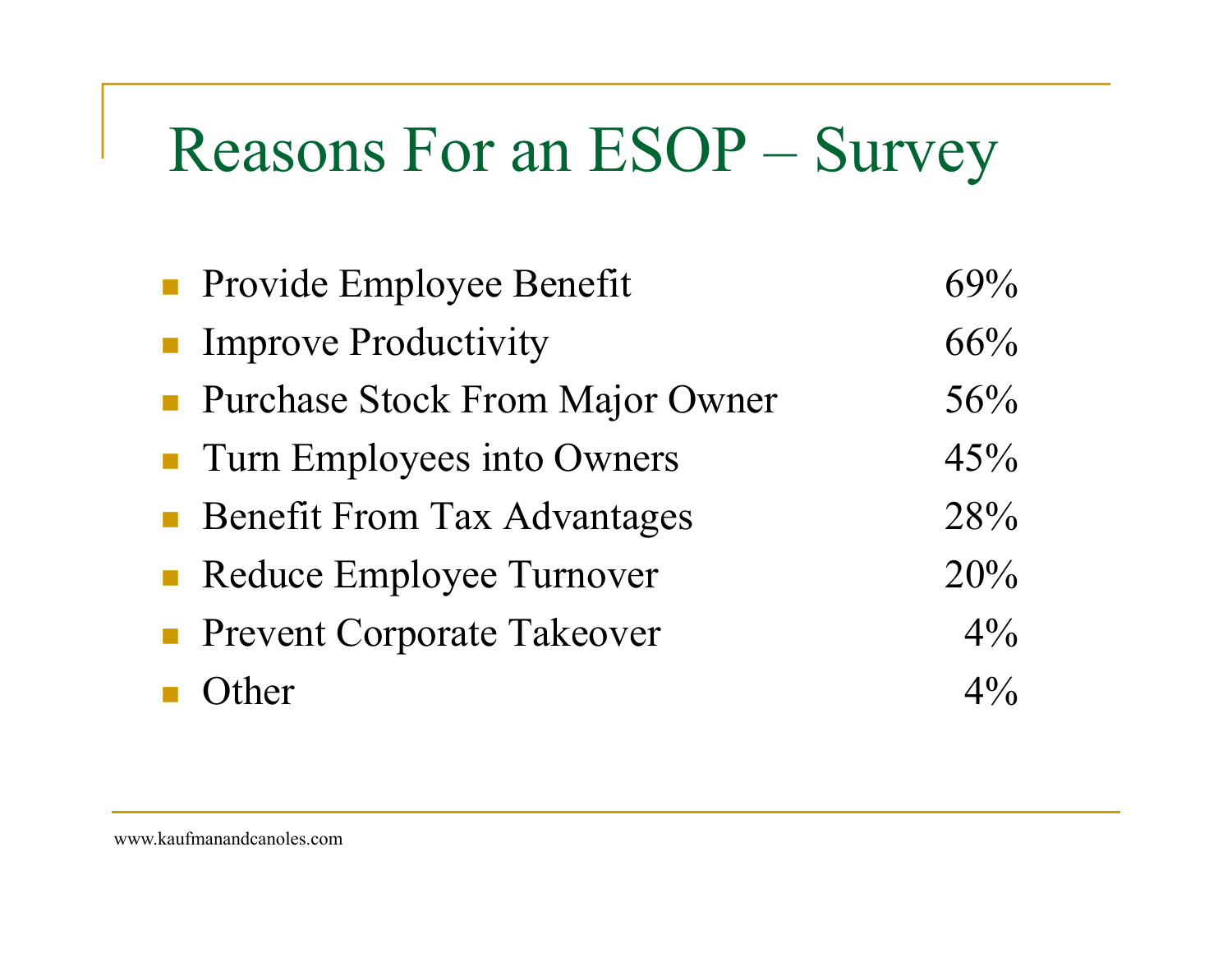Kaufman & Canoles, P.C. ESOP Implementation Services

- ESOP feasibility analysis
- **NA Valuation and financial consulting**
- $\mathcal{L}_{\mathcal{A}}$ ESOP transaction design
- ESOP financing and funding
- **Legal plan documents**
- **IRS** and other regulatory filings